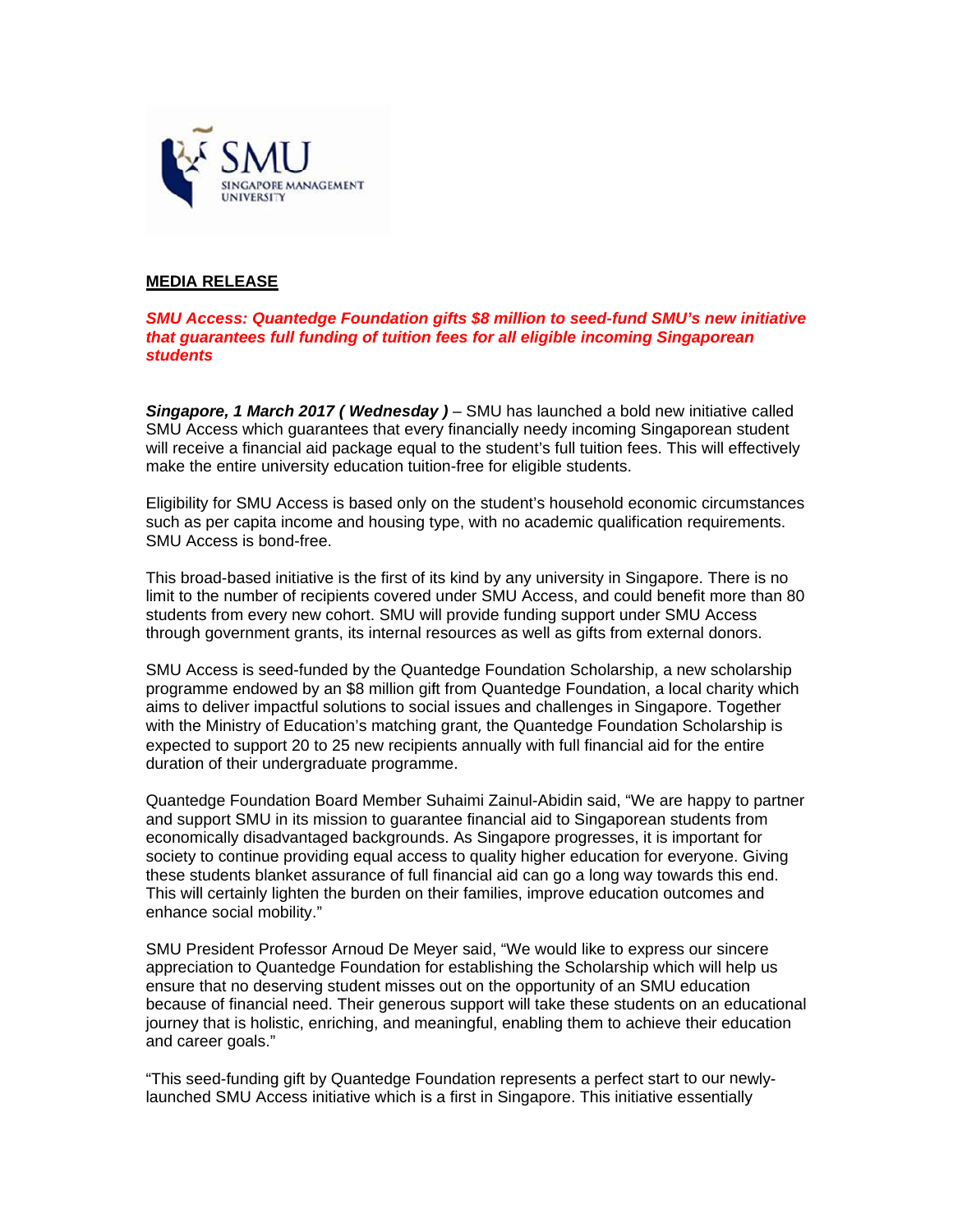guarantees that every SMU student who is eligible, regardless of GPA levels, will not have to eschew a university education for financial reasons."

"We look forward to receiving such strong support from more like-minded partners for this life-changing initiative. This initiative will make a significant impact on the recipients and their families, and SMU is proud to be making that difference in our students' lives."

--- END ---

### **For more information, please contact**

Teo Chang Ching (Mr) Leila Thayalan Corporate Communications Corporate Communications Corporate Communications Corporate DID: 6828 0235 DID: 6828 0451 Mobile: 9689 1205 Email: ccteo@smu.edu.sg Email: leila@smu.edu.sg

Senior Assistant Director **Exercise 2** Head, Corporate Communications

### **About Singapore Management University (SMU)**

A premier university in Asia, the Singapore Management University (SMU) is internationally recognised for its world class research and distinguished teaching. Established in 2000, SMU's mission is to generate leading-edge research with global impact and produce broadbased, creative and entrepreneurial leaders for the knowledge-based economy. It is known for its interactive and technologically-enabled pedagogy of seminar-style teaching in small class sizes.

Home to around 10,000 undergraduates and postgraduates, SMU comprises six schools: School of Accountancy, Lee Kong Chian School of Business, School of Economics, School of Information Systems, School of Law and School of Social Sciences. SMU offers a wide range of bachelor's, master's and PhD degree programmes in the disciplinary areas associated with the six schools, as well as in interdisciplinary combinations of these areas.

SMU has an emphasis on generating rigorous, high impact, and relevant multi-disciplinary research that addresses Asian issues of global relevance, SMU faculty collaborate with leading international researchers and universities from USA, Europe, China and India as well as with partners in the business community and public sector, through its research institutes, centres and labs. SMU's city campus is a state-of-the art facility located in the heart of downtown Singapore, fostering strategic linkages with business, government and the wider community.

For more information, visit www.smu.edu.sg

### **About Quantedge Foundation**

Quantedge Foundation is a philanthropic foundation that is registered as a Charity and Institution of Public Character in Singapore. It is primarily funded by voluntary donations from employees of Quantedge Capital.